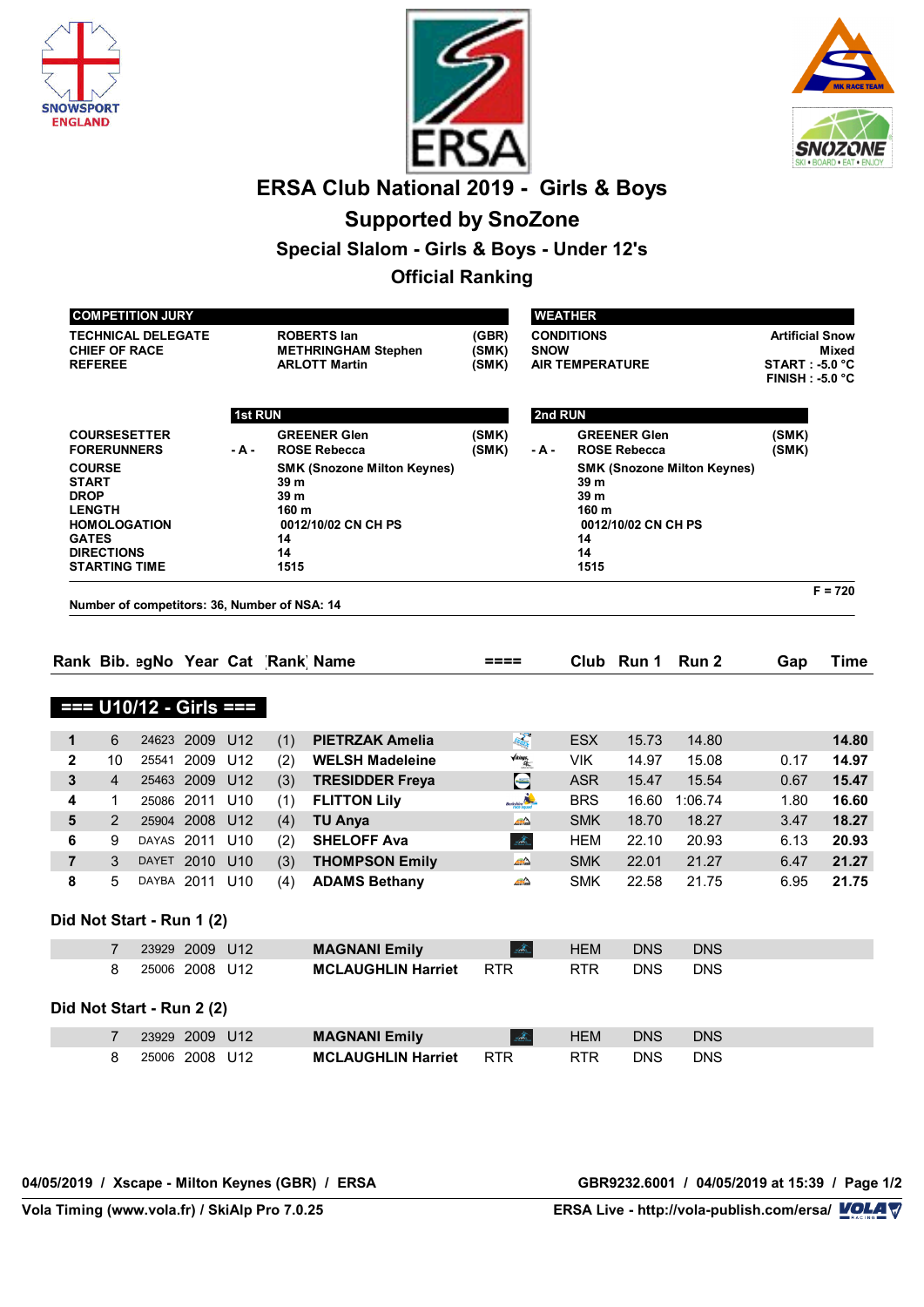#### **ERSA Club National 2019 - Girls & Boys Supported by SnoZone Special Slalom - Girls & Boys - Under 12's Official Ranking**

|                         |    |                            |                 |     |      | Rank Bib. agNo Year Cat Rank Name | ====                                                                                                                                                                                                                                                                                                                                                                                                                                                                                                                                                                                                                                                                                                                                                             |            | Club Run 1 | Run <sub>2</sub> | Gap   | <b>Time</b> |
|-------------------------|----|----------------------------|-----------------|-----|------|-----------------------------------|------------------------------------------------------------------------------------------------------------------------------------------------------------------------------------------------------------------------------------------------------------------------------------------------------------------------------------------------------------------------------------------------------------------------------------------------------------------------------------------------------------------------------------------------------------------------------------------------------------------------------------------------------------------------------------------------------------------------------------------------------------------|------------|------------|------------------|-------|-------------|
|                         |    |                            |                 |     |      |                                   |                                                                                                                                                                                                                                                                                                                                                                                                                                                                                                                                                                                                                                                                                                                                                                  |            |            |                  |       |             |
|                         |    | $==$ U10/12 - Boys $==$    |                 |     |      |                                   |                                                                                                                                                                                                                                                                                                                                                                                                                                                                                                                                                                                                                                                                                                                                                                  |            |            |                  |       |             |
| 1                       | 31 |                            | 23964 2008 U12  |     | (1)  | <b>MESSINGER Grant</b>            | $\mathbb{Z}^\wedge$                                                                                                                                                                                                                                                                                                                                                                                                                                                                                                                                                                                                                                                                                                                                              | <b>SMK</b> | 13.51      | 13.26            |       | 13.26       |
| 2                       | 38 |                            | 23655 2008      | U12 | (2)  | <b>PARKER Alfie</b>               | $\mathcal{A}_{\mathbb{Z}}$                                                                                                                                                                                                                                                                                                                                                                                                                                                                                                                                                                                                                                                                                                                                       | <b>HEM</b> | 13.67      | 13.34            | 0.08  | 13.34       |
| 3                       | 37 |                            | 23972 2009      | U12 | (3)  | <b>FABER Ryan</b>                 | øΔ                                                                                                                                                                                                                                                                                                                                                                                                                                                                                                                                                                                                                                                                                                                                                               | <b>SMK</b> | 13.87      | 13.85            | 0.59  | 13.85       |
| 4                       | 35 |                            | 24122 2009      | U12 | (4)  | <b>CUTHBERT Adam</b>              |                                                                                                                                                                                                                                                                                                                                                                                                                                                                                                                                                                                                                                                                                                                                                                  |            | 14.53      | 14.31            | 1.05  | 14.31       |
| 5                       | 25 |                            | 24222 2010 U10  |     | (1)  | <b>WONTNER Rufus</b>              | <b>BOWLES</b>                                                                                                                                                                                                                                                                                                                                                                                                                                                                                                                                                                                                                                                                                                                                                    | <b>BOW</b> | 14.87      | 14.57            | 1.31  | 14.57       |
| 6                       | 44 |                            | 37285 2008      | U12 | (5)  | <b>GREEN Johnny</b>               | O                                                                                                                                                                                                                                                                                                                                                                                                                                                                                                                                                                                                                                                                                                                                                                | <b>NOR</b> | 15.12      | 14.76            | 1.50  | 14.76       |
| $\overline{\mathbf{r}}$ | 36 |                            | 24959 2009 U12  |     | (6)  | <b>ADKINS Harrison</b>            | $\mathbb{Z}^{\wedge}$                                                                                                                                                                                                                                                                                                                                                                                                                                                                                                                                                                                                                                                                                                                                            | <b>SMK</b> | 15.12      | 14.79            | 1.53  | 14.79       |
| 8                       | 41 | DAYNK 2008                 |                 | U12 | (7)  | <b>KENDLE Noah</b>                | $\mathcal{A}_{\text{in}}$                                                                                                                                                                                                                                                                                                                                                                                                                                                                                                                                                                                                                                                                                                                                        | <b>HEM</b> | 15.40      | 15.26            | 2.00  | 15.26       |
| $\boldsymbol{9}$        | 34 |                            | 23610 2008      | U12 | (8)  | <b>BUSH Noah</b>                  | $\boxed{5}$                                                                                                                                                                                                                                                                                                                                                                                                                                                                                                                                                                                                                                                                                                                                                      | K--        | 15.86      | 15.92            | 2.60  | 15.86       |
| 10                      | 29 |                            | 25540 2011      | U10 | (2)  | <b>MATTHEWS Alfred</b>            |                                                                                                                                                                                                                                                                                                                                                                                                                                                                                                                                                                                                                                                                                                                                                                  |            | 16.25      | <b>DNF</b>       | 2.99  | 16.25       |
| 11                      | 27 |                            | 24696 2008      | U12 | (9)  | <b>GOLDSMITH Benjamin</b>         | <b>GORO</b>                                                                                                                                                                                                                                                                                                                                                                                                                                                                                                                                                                                                                                                                                                                                                      | <b>SPR</b> | 16.46      | 16.79            | 3.20  | 16.46       |
| 12                      | 39 |                            | 25167 2009 U12  |     | (10) | <b>ENDERSBY Myles</b>             | <b>Conduction</b>                                                                                                                                                                                                                                                                                                                                                                                                                                                                                                                                                                                                                                                                                                                                                | <b>EVO</b> | 16.49      | 16.52            | 3.23  | 16.49       |
| 13                      | 43 |                            | 25968 2008 U12  |     | (11) | <b>CUSACK Charlie</b>             | $\mathbb{Z}^\wedge$                                                                                                                                                                                                                                                                                                                                                                                                                                                                                                                                                                                                                                                                                                                                              | <b>SMK</b> | 16.55      | 17.13            | 3.29  | 16.55       |
| 14                      | 28 |                            | 25585 2008      | U12 | (12) | <b>COLWELL Oliver</b>             | m                                                                                                                                                                                                                                                                                                                                                                                                                                                                                                                                                                                                                                                                                                                                                                | <b>SMK</b> | 17.40      | 17.24            | 3.98  | 17.24       |
| 15                      | 23 |                            | DAYJB 2010      | U10 | (3)  | <b>BARNES Jake</b>                | $\mathbb{Z}^{\triangle}$                                                                                                                                                                                                                                                                                                                                                                                                                                                                                                                                                                                                                                                                                                                                         | <b>SMK</b> | 18.73      | 18.05            | 4.79  | 18.05       |
| 16                      | 30 |                            | 25905 2010 U10  |     | (4)  | <b>TU Seb</b>                     | ØA                                                                                                                                                                                                                                                                                                                                                                                                                                                                                                                                                                                                                                                                                                                                                               | <b>SMK</b> | 19.83      | 18.34            | 5.08  | 18.34       |
| 17                      | 46 | 25966 2011                 |                 | U10 | (5)  | <b>SAVAGE Robert</b>              |                                                                                                                                                                                                                                                                                                                                                                                                                                                                                                                                                                                                                                                                                                                                                                  |            | 18.74      | 18.55            | 5.29  | 18.55       |
| 18                      | 32 | DAYCP 2011                 |                 | U10 | (6)  | <b>PARKER Charles</b>             | $\label{eq:reduced} \mathcal{A}_{\text{in}}$                                                                                                                                                                                                                                                                                                                                                                                                                                                                                                                                                                                                                                                                                                                     | <b>HEM</b> | 18.77      | 19.11            | 5.51  | 18.77       |
| 19                      | 40 |                            | 25011 2011 U10  |     | (7)  | <b>GRECULA Noah</b>               | <b>Bromley</b><br>RaceSquad                                                                                                                                                                                                                                                                                                                                                                                                                                                                                                                                                                                                                                                                                                                                      | <b>BRO</b> | 19.11      | 18.87            | 5.61  | 18.87       |
| 20                      | 22 |                            | DAYAG 2010      | U10 | (8)  | <b>GIBSON Alexander</b>           | ØA                                                                                                                                                                                                                                                                                                                                                                                                                                                                                                                                                                                                                                                                                                                                                               | <b>SMK</b> | 20.28      | 19.67            | 6.41  | 19.67       |
| 21                      | 24 |                            | DAYSG 2008      | U12 | (13) | <b>GHINN Sam</b>                  | the c                                                                                                                                                                                                                                                                                                                                                                                                                                                                                                                                                                                                                                                                                                                                                            | <b>HEM</b> | 20.71      | 19.83            | 6.57  | 19.83       |
| 22                      | 45 |                            | DAYEB. 2010 U10 |     | (9)  | <b>BURNS Robert</b>               | FEED                                                                                                                                                                                                                                                                                                                                                                                                                                                                                                                                                                                                                                                                                                                                                             | <b>ESX</b> | 22.06      | 21.01            | 7.75  | 21.01       |
| 23                      | 21 |                            | DAYWB 2011 U10  |     | (10) | <b>BACON William</b>              | $\frac{\partial}{\partial \overline{\partial} \overline{\partial} \overline{\partial} \overline{\partial} \overline{\partial} \overline{\partial} \overline{\partial} \overline{\partial} \overline{\partial} \overline{\partial} \overline{\partial} \overline{\partial} \overline{\partial} \overline{\partial} \overline{\partial} \overline{\partial} \overline{\partial} \overline{\partial} \overline{\partial} \overline{\partial} \overline{\partial} \overline{\partial} \overline{\partial} \overline{\partial} \overline{\partial} \overline{\partial} \overline{\partial} \overline{\partial} \overline{\partial} \overline{\partial} \overline{\partial} \overline{\partial} \overline{\partial} \overline{\partial} \overline{\partial} \overline$ | <b>HEM</b> | 25.73      | 23.86            | 10.60 | 23.86       |
|                         |    |                            |                 |     |      |                                   |                                                                                                                                                                                                                                                                                                                                                                                                                                                                                                                                                                                                                                                                                                                                                                  |            |            |                  |       |             |
|                         |    | Did Not Start - Run 1 (3)  |                 |     |      |                                   |                                                                                                                                                                                                                                                                                                                                                                                                                                                                                                                                                                                                                                                                                                                                                                  |            |            |                  |       |             |
|                         | 26 |                            | DAYTW 2009 U12  |     |      | <b>WILSON Thomas</b>              | $\bullet$                                                                                                                                                                                                                                                                                                                                                                                                                                                                                                                                                                                                                                                                                                                                                        | <b>NOR</b> | <b>DNS</b> | <b>DNS</b>       |       |             |
|                         | 33 |                            | DAYAK 2008 U12  |     |      | <b>KAPUR Adi</b>                  | ØÂ                                                                                                                                                                                                                                                                                                                                                                                                                                                                                                                                                                                                                                                                                                                                                               | <b>SMK</b> | <b>DNS</b> | <b>DNS</b>       |       |             |
|                         | 42 |                            | 25892 2009 U12  |     |      | <b>MARTIN Oliver</b>              | Vikings.                                                                                                                                                                                                                                                                                                                                                                                                                                                                                                                                                                                                                                                                                                                                                         | <b>VIK</b> | <b>DNS</b> | <b>DNS</b>       |       |             |
|                         |    | Did Not Start - Run 2 (3)  |                 |     |      |                                   |                                                                                                                                                                                                                                                                                                                                                                                                                                                                                                                                                                                                                                                                                                                                                                  |            |            |                  |       |             |
|                         |    |                            |                 |     |      |                                   |                                                                                                                                                                                                                                                                                                                                                                                                                                                                                                                                                                                                                                                                                                                                                                  |            |            |                  |       |             |
|                         | 26 |                            | DAYTW 2009 U12  |     |      | <b>WILSON Thomas</b>              | O                                                                                                                                                                                                                                                                                                                                                                                                                                                                                                                                                                                                                                                                                                                                                                | <b>NOR</b> | <b>DNS</b> | <b>DNS</b>       |       |             |
|                         | 33 | DAYAK 2008 U12             |                 |     |      | <b>KAPUR Adi</b>                  | ØA                                                                                                                                                                                                                                                                                                                                                                                                                                                                                                                                                                                                                                                                                                                                                               | <b>SMK</b> | <b>DNS</b> | <b>DNS</b>       |       |             |
|                         | 42 |                            | 25892 2009 U12  |     |      | <b>MARTIN Oliver</b>              | <b>Vikings.</b><br>Albert                                                                                                                                                                                                                                                                                                                                                                                                                                                                                                                                                                                                                                                                                                                                        | <b>VIK</b> | <b>DNS</b> | <b>DNS</b>       |       |             |
|                         |    | Did Not Finish - Run 2 (1) |                 |     |      |                                   |                                                                                                                                                                                                                                                                                                                                                                                                                                                                                                                                                                                                                                                                                                                                                                  |            |            |                  |       |             |
|                         | 29 |                            | 25540 2011 U10  |     |      | <b>MATTHEWS Alfred</b>            |                                                                                                                                                                                                                                                                                                                                                                                                                                                                                                                                                                                                                                                                                                                                                                  |            | 16.25      | <b>DNF</b>       |       |             |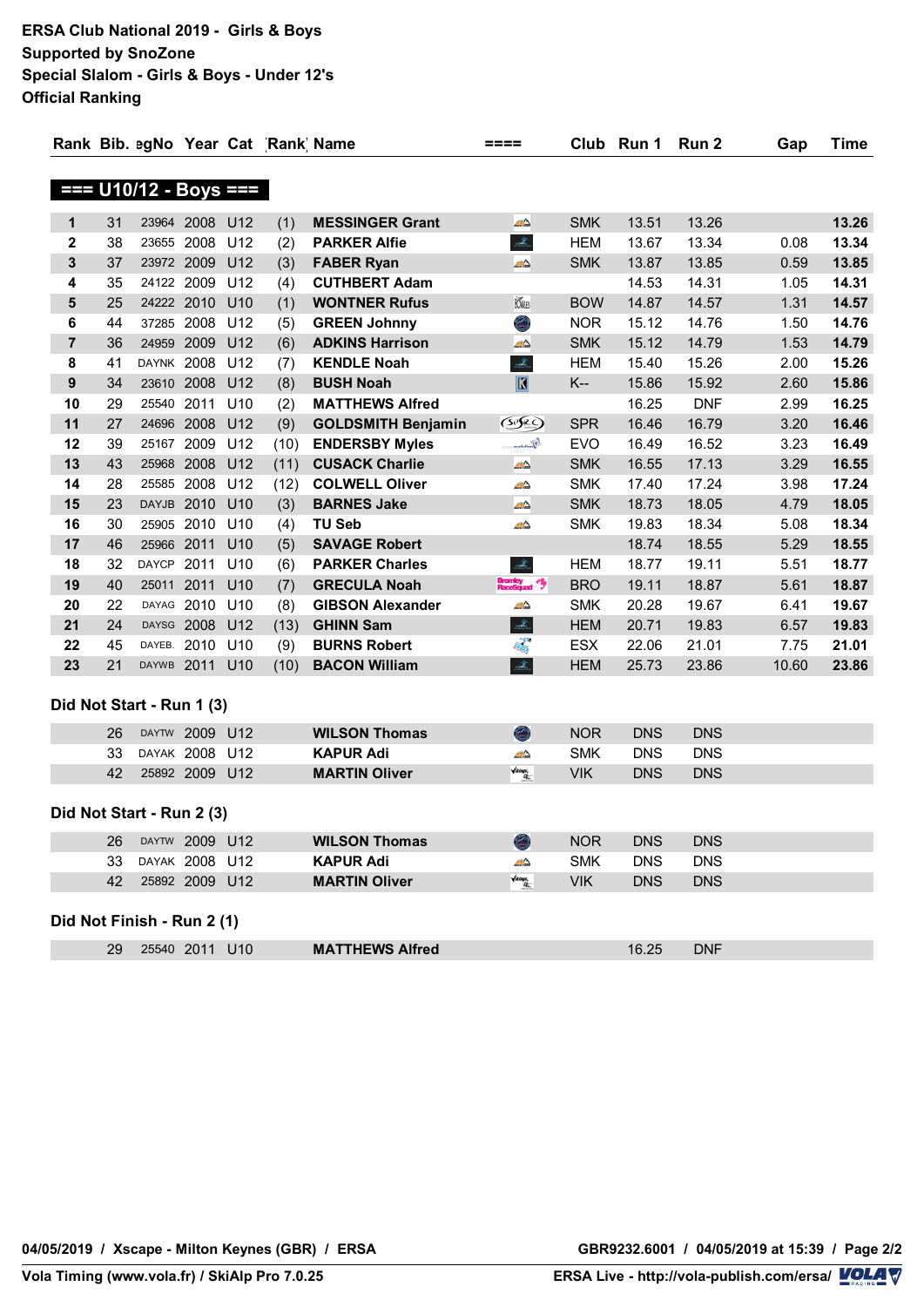





# **ERSA Club National 2019 - Female**

# **Supported by SnoZone**

**Special Slalom - Females**

## **Official Ranking - Combined**

| <b>COMPETITION JURY</b>                                                                                                                           |                |                                                                                                        |                         | <b>WEATHER</b> |                                                                                                        |                                                                            |
|---------------------------------------------------------------------------------------------------------------------------------------------------|----------------|--------------------------------------------------------------------------------------------------------|-------------------------|----------------|--------------------------------------------------------------------------------------------------------|----------------------------------------------------------------------------|
| <b>TECHNICAL DELEGATE</b><br><b>CHIEF OF RACE</b><br><b>REFEREE</b>                                                                               |                | <b>ROBERTS lan</b><br><b>METHRINGHAM Stephen</b><br><b>ARLOTT Martin</b>                               | (GBR)<br>(SMK)<br>(SMK) | <b>SNOW</b>    | <b>CONDITIONS</b><br><b>AIR TEMPERATURE</b>                                                            | <b>Artificial Snow</b><br>Mixed<br>$START : -4.0 °C$<br>$FINISH : -4.0 °C$ |
|                                                                                                                                                   | <b>1st RUN</b> |                                                                                                        |                         | 2nd RUN        |                                                                                                        |                                                                            |
| <b>COURSESETTER</b><br><b>FORERUNNERS</b>                                                                                                         | - A -          | <b>GREENER Glen</b><br><b>ROSE Rebecca</b>                                                             | (SMK)<br>(SMK)          | - A -          | <b>GREENER Glen</b><br><b>REIDY Jon</b>                                                                | (SMK)<br>(HEM)                                                             |
| <b>COURSE</b><br><b>START</b><br><b>DROP</b><br><b>LENGTH</b><br><b>HOMOLOGATION</b><br><b>GATES</b><br><b>DIRECTIONS</b><br><b>STARTING TIME</b> |                | <b>SMK (Snozone Milton Keynes)</b><br>39 m<br>39 m<br>160 m<br>0012/10/02 CN CH PS<br>15<br>14<br>1420 |                         |                | <b>SMK (Snozone Milton Keynes)</b><br>39 m<br>39 m<br>160 m<br>0012/10/02 CN CH PS<br>15<br>14<br>1610 |                                                                            |
| LIST $n^{\circ}$ 119<br>Number of competitors: 29, Number of NSA: 9                                                                               |                |                                                                                                        |                         |                |                                                                                                        | $F = 720$                                                                  |

|                |    |              |      |                 | Rank Bib. agNo Year Cat Rank Name |                          | ====                    | Club       | <b>Run 1</b> | Run <sub>2</sub> | Gap   | Time  |
|----------------|----|--------------|------|-----------------|-----------------------------------|--------------------------|-------------------------|------------|--------------|------------------|-------|-------|
| 1              | 65 | 12570        | 1991 | <b>SEN</b>      | (1)                               | <b>ALLDRIDGE Amanda</b>  | $\mathbb{Z}$            | <b>SMK</b> | 13.45        | 13.08            |       | 26.53 |
| $\mathbf{2}$   | 71 | 23246        | 2003 | U18             | (1)                               | <b>WARNE Charlotte</b>   | Ana                     | <b>HEM</b> | 13.86        | 13.70            | 1.03  | 27.56 |
| 3              | 63 | 21334        | 2003 | U18             | (2)                               | <b>BOTY Nia</b>          | $\Delta$                | <b>HEM</b> | 14.51        | 13.83            | 1.81  | 28.34 |
| 4              | 85 | 25977        | 2002 | U18             | (3)                               | <b>WATSON Katherine</b>  | $\mathbb{Z}$            | <b>SMK</b> | 14.82        | 14.59            | 2.88  | 29.41 |
| 5              | 62 | 11944        | 1979 | <b>MAS</b>      | (1)                               | <b>NEWMAN Lucy</b>       | sta.                    | <b>HEM</b> | 15.77        | 14.82            | 4.06  | 30.59 |
| 6              | 68 | 24207        | 2004 | U16             | (1)                               | <b>GLADIN Amber</b>      | ille.                   | <b>HEM</b> | 15.45        | 15.28            | 4.20  | 30.73 |
| $\overline{7}$ | 67 | 24065        | 2005 | U <sub>16</sub> | (2)                               | <b>LINCOLN Isabel</b>    | O                       | <b>NOR</b> | 15.59        | 15.16            | 4.22  | 30.75 |
| 8              | 69 | 22937        | 2005 | U16             | (3)                               | <b>ALEY Lauren</b>       | ilda.                   | <b>HEM</b> | 15.87        | 15.43            | 4.77  | 31.30 |
| 9              | 64 | 23720        | 2004 | U <sub>16</sub> | (4)                               | <b>DENNISON Hannah</b>   | $\odot$                 | <b>MID</b> | 15.77        | 15.77            | 5.01  | 31.54 |
| 10             | 88 | 22892        | 2007 | U14             | (1)                               | <b>TUTT Holly</b>        | ØA                      | <b>SMK</b> | 15.90        | 15.77            | 5.14  | 31.67 |
| 11             | 66 | 22615        | 2001 | U21             | (1)                               | <b>FABER Sophie</b>      | Ø∆                      | <b>SMK</b> | 16.11        | 16.89            | 6.47  | 33.00 |
| 12             | 74 | 25685        | 2006 | U14             | (2)                               | <b>FLITTON Zoe</b>       | Berkshire<br>Tace squad | <b>BRS</b> | 16.80        | 16.44            | 6.71  | 33.24 |
| 13             | 70 | 22900        | 2005 | U <sub>16</sub> | (5)                               | <b>ARLOTT Holly</b>      | $\mathcal{A}^{\wedge}$  | <b>SMK</b> | 17.00        | 16.83            | 7.30  | 33.83 |
| 14             | 86 | 25119        | 2007 | U14             | (3)                               | <b>SARKAR Anna</b>       | <b>Read</b>             | <b>ESX</b> | 17.03        | 17.24            | 7.74  | 34.27 |
| 15             | 75 | <b>DAYMT</b> | 2001 | U21             | (2)                               | <b>TURNER Madeline</b>   | sta.                    | <b>HEM</b> | 17.01        | 17.29            | 7.77  | 34.30 |
| 16             | 73 | 26015        | 2007 | U14             | (4)                               | <b>GIBBS Heidi</b>       | O                       | <b>NOR</b> | 17.20        | 17.15            | 7.82  | 34.35 |
| 17             | 83 | 37284        | 2006 | U14             | (5)                               | <b>GREEN Axel Rose</b>   | O                       | <b>NOR</b> | 17.31        | 17.11            | 7.89  | 34.42 |
| 18             | 89 | 23863        | 2001 | U21             | (3)                               | <b>LEVENE Grace</b>      | $\sqrt{ikings}$         | <b>VIK</b> | 18.48        | 17.78            | 9.73  | 36.26 |
| 19             | 79 | <b>DAYZC</b> | 2007 | U14             | (6)                               | <b>COZENS Zoe</b>        | $\bigcirc$              | <b>NOR</b> | 19.58        | 19.20            | 12.25 | 38.78 |
| 20             | 78 | 25953        | 1970 | <b>MAS</b>      | (2)                               | <b>HARRISON Anna</b>     | sta.                    | <b>HEM</b> | 19.96        | 19.58            | 13.01 | 39.54 |
| 21             | 80 | 26047        | 2007 | U14             | (7)                               | <b>MONTGOMERY Isobel</b> | $\bigcirc$              | <b>NOR</b> | 21.22        | 19.34            | 14.03 | 40.56 |
| 22             | 84 | <b>DAYSK</b> | 1967 | <b>MAS</b>      | (3)                               | <b>KERBYSON Sue</b>      | <b>MA</b>               | <b>SMK</b> | 22.90        | 21.65            | 18.02 | 44.55 |
| 23             | 81 | DAYEB 2006   |      | U14             | (8)                               | <b>BURNS Ella</b>        | <b>FREE</b>             | <b>ESX</b> | 22.10        | 23.67            | 19.24 | 45.77 |

**GION** 

www.ersa.co.uk<br>https://vola-publish.com/ersa/

**04/05/2019 / Xscape - Milton Keynes (GBR) / ERSA GBR/CN19/ERSA14F / 04/05/2019 at 21:31 / Page 1/2**







**Vola Timing (www.vola.fr) / SkiAlp Pro 7.0.25 ERSA Live - http://vola-publish.com/ersa/**



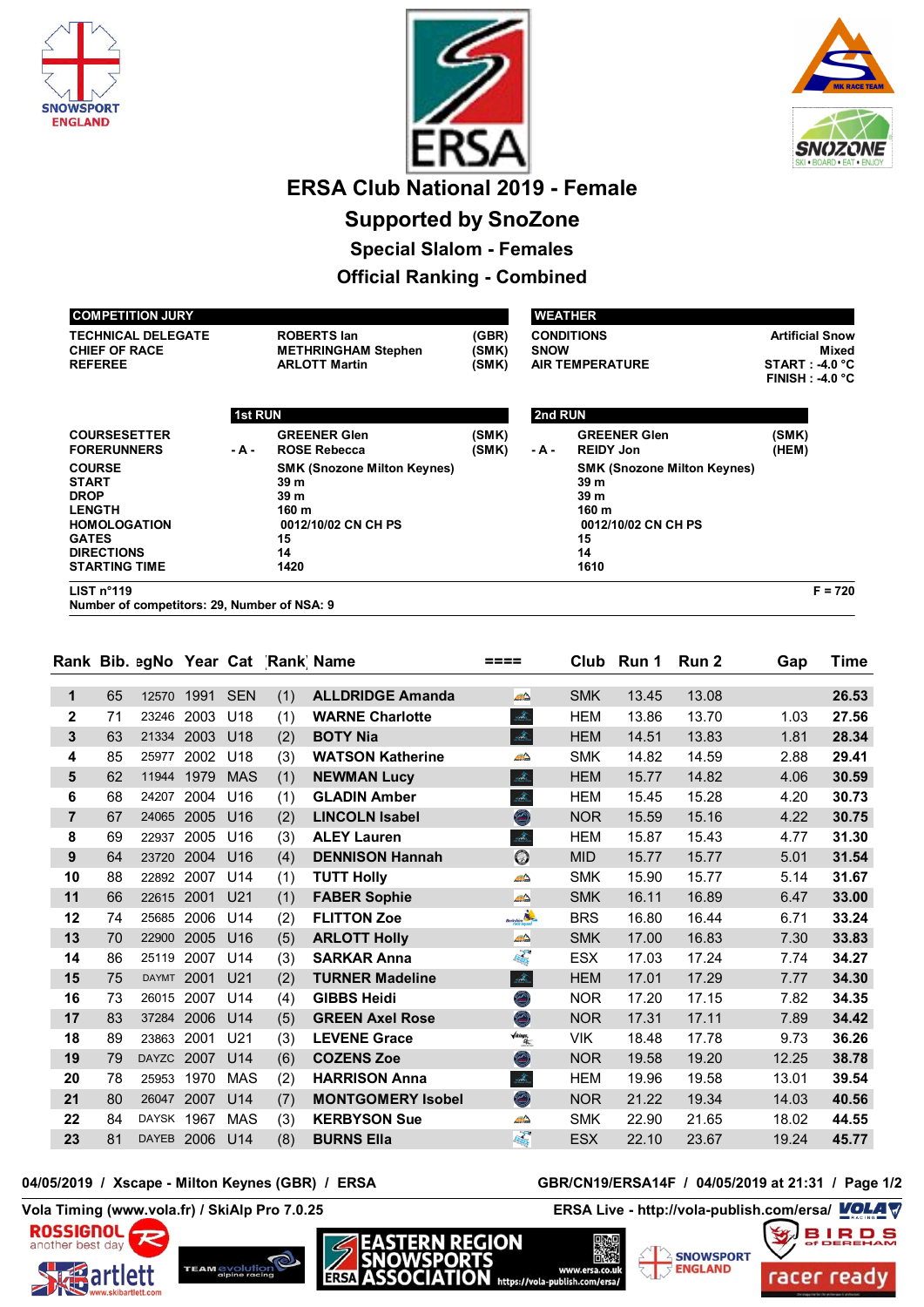|    |    |                           |                 |     | Rank Bib. agNo Year Cat Rank Name |               |            | Club Run 1 | Run 2      | Gap | Time          |
|----|----|---------------------------|-----------------|-----|-----------------------------------|---------------|------------|------------|------------|-----|---------------|
| 24 | 77 |                           | 23389 2005 U16  | (6) | <b>SAUNDERS Mackenzi</b>          |               |            | 20.28      | 46.48      |     | 40.23 1:06.76 |
|    |    | Did Not Start - Run 1 (2) |                 |     |                                   |               |            |            |            |     |               |
|    | 72 |                           | 25772 1986 MAS  |     | <b>OKELL Georgie</b>              | <b>MA</b>     | <b>SMK</b> | <b>DNS</b> | <b>DNS</b> |     |               |
|    | 76 |                           | 25756 2006 U14  |     | <b>MANSOUR Zoe</b>                | <b>NUM</b>    | ALD        | <b>DNS</b> | <b>DNS</b> |     |               |
|    |    | Disqualified - Run 1 (2)  |                 |     |                                   |               |            |            |            |     |               |
|    | 82 |                           | 24697 2007 U14  |     | <b>LINCOLN Imogen</b>             | O             | <b>NOR</b> | <b>DSQ</b> | 19.17      |     | Gate 15       |
|    | 87 |                           | DAYAS. 2005 U16 |     | <b>SCORER Audrey</b>              | <b>MA</b>     | <b>SMK</b> | <b>DSQ</b> | 16.25      |     | Gate 6        |
|    |    | Did Not Start - Run 2 (2) |                 |     |                                   |               |            |            |            |     |               |
|    | 72 |                           | 25772 1986 MAS  |     | <b>OKELL Georgie</b>              | $\mathcal{A}$ | <b>SMK</b> | <b>DNS</b> | <b>DNS</b> |     |               |
|    | 76 |                           | 25756 2006 U14  |     | <b>MANSOUR Zoe</b>                | 新玩            | ALD        | <b>DNS</b> | <b>DNS</b> |     |               |
|    |    | Disqualified - Run 2 (1)  |                 |     |                                   |               |            |            |            |     |               |
|    | 61 |                           | 21024 2002 U18  |     | <b>JACKSON Ellie</b>              | $\odot$       | <b>MID</b> | 13.68      | <b>DSQ</b> |     | Gate 14       |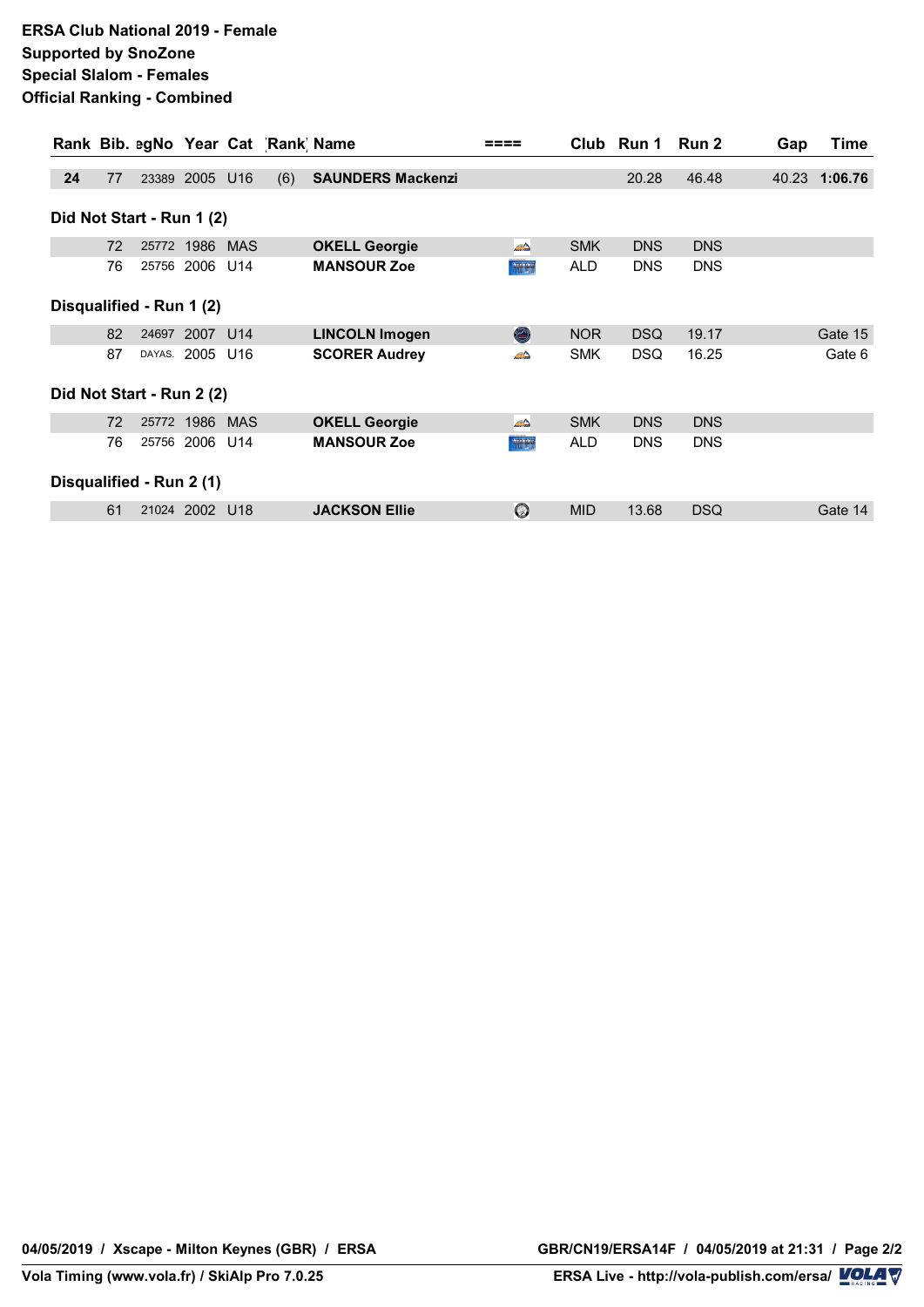





## **ERSA Club National 2019 - Male**

# **Supported by SnoZone**

**Special Slalom - Males**

## **Official Ranking - Combined**

|                                                                               | <b>CHIEF OF RACE</b><br><b>REFEREE</b>    | <b>COMPETITION JURY</b><br><b>TECHNICAL DELEGATE</b> |                                  |         |                                             | <b>ROBERTS lan</b><br><b>METHRINGHAM Stephen</b><br><b>ARLOTT Martin</b> | (GBR)<br>(SMK)<br>(SMK) | <b>WEATHER</b><br><b>SNOW</b>       | <b>CONDITIONS</b><br><b>AIR TEMPERATURE</b>               |                     |                                                   | <b>Artificial Snow</b><br>$START : -5.0 °C$<br>$FINISH: -5.0 °C$ | <b>Mixed</b>   |
|-------------------------------------------------------------------------------|-------------------------------------------|------------------------------------------------------|----------------------------------|---------|---------------------------------------------|--------------------------------------------------------------------------|-------------------------|-------------------------------------|-----------------------------------------------------------|---------------------|---------------------------------------------------|------------------------------------------------------------------|----------------|
|                                                                               |                                           |                                                      |                                  | 1st RUN |                                             |                                                                          |                         | 2nd RUN                             |                                                           |                     |                                                   |                                                                  |                |
|                                                                               | <b>FORERUNNERS</b>                        | <b>COURSESETTER</b>                                  |                                  |         |                                             | <b>REIDY Jon</b>                                                         | (HEM)                   |                                     |                                                           | <b>GREENER Glen</b> |                                                   | (SMK)                                                            |                |
| <b>COURSE</b><br><b>START</b><br><b>DROP</b><br><b>LENGTH</b><br><b>GATES</b> | <b>DIRECTIONS</b><br><b>STARTING TIME</b> | <b>HOMOLOGATION</b>                                  |                                  |         | 39 m<br>39 m<br>160 m<br>15<br>14<br>1440   | <b>SMK (Snozone Milton Keynes)</b><br>0012/10/02 CN CH PS                |                         |                                     | <b>SMK (Snozone Milton Keynes)</b><br>0012/10/02 CN CH PS |                     |                                                   |                                                                  |                |
|                                                                               | LIST n°218                                |                                                      |                                  |         | Number of competitors: 50, Number of NSA: 9 |                                                                          |                         |                                     |                                                           |                     |                                                   |                                                                  | $F = 0$        |
|                                                                               |                                           |                                                      |                                  |         | Rank Bib. agNo Year Cat Rank Name           |                                                                          | $====$                  |                                     |                                                           | Club Run 1 Run 2    |                                                   | Gap                                                              | <b>Time</b>    |
|                                                                               |                                           |                                                      |                                  |         |                                             |                                                                          |                         |                                     |                                                           |                     |                                                   |                                                                  |                |
|                                                                               |                                           | $==$ Under 14 Boys $==$                              |                                  |         |                                             |                                                                          |                         |                                     |                                                           |                     |                                                   |                                                                  |                |
| $\mathbf 1$                                                                   | 103                                       |                                                      | 24917 2006 U14                   |         | (1)                                         | <b>DUNN Samuel</b>                                                       |                         | $\mathbb{Z}^{\wedge}$               | <b>SMK</b>                                                | 13.94               | 14.92                                             |                                                                  | 28.86          |
| $\mathbf{2}$                                                                  | 108                                       | 22059 2006                                           |                                  | U14     | (2)                                         | <b>DADE Jake</b>                                                         |                         | O                                   | <b>NOR</b>                                                | 14.19               | 14.69                                             | 0.02                                                             | 28.88          |
| 3                                                                             | 106                                       |                                                      | 22453 2006 U14                   |         | (3)                                         | <b>BUSH Toby</b>                                                         |                         | $\overline{\mathbb{R}}$             | K--                                                       | 14.91               | 15.58                                             | 1.63                                                             | 30.49          |
| 4<br>5                                                                        | 116<br>119                                |                                                      | 25058 2006 U14<br>24618 2007 U14 |         | (4)                                         | <b>PENNECK Alexander</b><br><b>PIETRZAK Maximilian</b>                   |                         | <b>Range</b><br>$\frac{1}{\hbar^2}$ | <b>ESX</b><br><b>ESX</b>                                  | 14.70               | 15.85<br>16.11                                    | 1.69                                                             | 30.55<br>30.75 |
| 6                                                                             | 146                                       |                                                      | 24227 2006 U14                   |         | (5)                                         | <b>HADINGHAM Alex</b>                                                    |                         |                                     | <b>NOR</b>                                                | 14.64<br>15.13      | 16.50                                             | 1.89<br>2.77                                                     | 31.63          |
| $\overline{7}$                                                                | 129                                       |                                                      | 24073 2007 U14                   |         | (6)<br>(7)                                  | <b>WOOD George</b>                                                       |                         | O<br>$\sqrt{ikings}$                | VIK                                                       | 15.72               | 16.47                                             | 3.33                                                             | 32.19          |
| 8                                                                             | 121                                       |                                                      | 23961 2007                       | U14     | (8)                                         | <b>DUCKENFIELD Jack</b>                                                  |                         | the c                               | <b>HEM</b>                                                | 16.59               | 17.05                                             | 4.78                                                             | 33.64          |
| 9                                                                             | 140                                       |                                                      | DAYBL 2006 U14                   |         | (9)                                         | <b>LYONS Ben</b>                                                         |                         | the c                               | <b>HEM</b>                                                | 16.18               | 17.95                                             | 5.27                                                             | 34.13          |
| 10                                                                            | 122                                       |                                                      | 24477 2007 U14                   |         | (10)                                        | <b>COOPER Charlie</b>                                                    |                         | <b>Read</b>                         | <b>ESX</b>                                                | 16.94               | 18.29                                             | 6.37                                                             | 35.23          |
| 11                                                                            | 124                                       | DAYSC 2006 U14                                       |                                  |         | (11)                                        | <b>COZENS Samual</b>                                                     |                         | O                                   | <b>NOR</b>                                                | 16.97               | 18.98                                             | 7.09                                                             | 35.95          |
| 12                                                                            | 131                                       |                                                      | 25818 2007 U14                   |         | (12)                                        | <b>BROWN Aidan</b>                                                       |                         | <b>Regist</b>                       | <b>ESX</b>                                                | 18.42               | 18.61                                             | 8.17                                                             | 37.03          |
| 13                                                                            | 127                                       |                                                      | 25817 2006 U14                   |         | (13)                                        | <b>BROWN Connor</b>                                                      |                         | 暖                                   | <b>ESX</b>                                                | 16.88               | 23.75                                             | 11.77                                                            | 40.63          |
|                                                                               |                                           | Did Not Start - Run 1 (1)                            |                                  |         |                                             |                                                                          |                         |                                     |                                                           |                     |                                                   |                                                                  |                |
|                                                                               |                                           | 149 24028 2007 U14                                   |                                  |         |                                             | <b>VERGANI Alberto</b>                                                   |                         | ndka.                               | <b>HEM</b>                                                | <b>DNS</b>          | <b>DNS</b>                                        |                                                                  |                |
|                                                                               |                                           | Did Not Start - Run 2 (2)                            |                                  |         |                                             |                                                                          |                         |                                     |                                                           |                     |                                                   |                                                                  |                |
|                                                                               |                                           | 134 DAYAH 2007 U14                                   |                                  |         |                                             | <b>HARRISON Alexander</b>                                                |                         | $\mathbb{Z}^{\triangle}$            | <b>SMK</b>                                                | 16.92               | <b>DNS</b>                                        |                                                                  |                |
|                                                                               |                                           | 149 24028 2007 U14                                   |                                  |         |                                             | <b>VERGANI Alberto</b>                                                   |                         | oltonia                             | <b>HEM</b>                                                | <b>DNS</b>          | <b>DNS</b>                                        |                                                                  |                |
|                                                                               |                                           |                                                      |                                  |         |                                             | 04/05/2019 / Xscape - Milton Keynes (GBR) / ERSA                         |                         |                                     |                                                           |                     | GBR/CN19/ERSA14M / 04/05/2019 at 17:33 / Page 1/3 |                                                                  |                |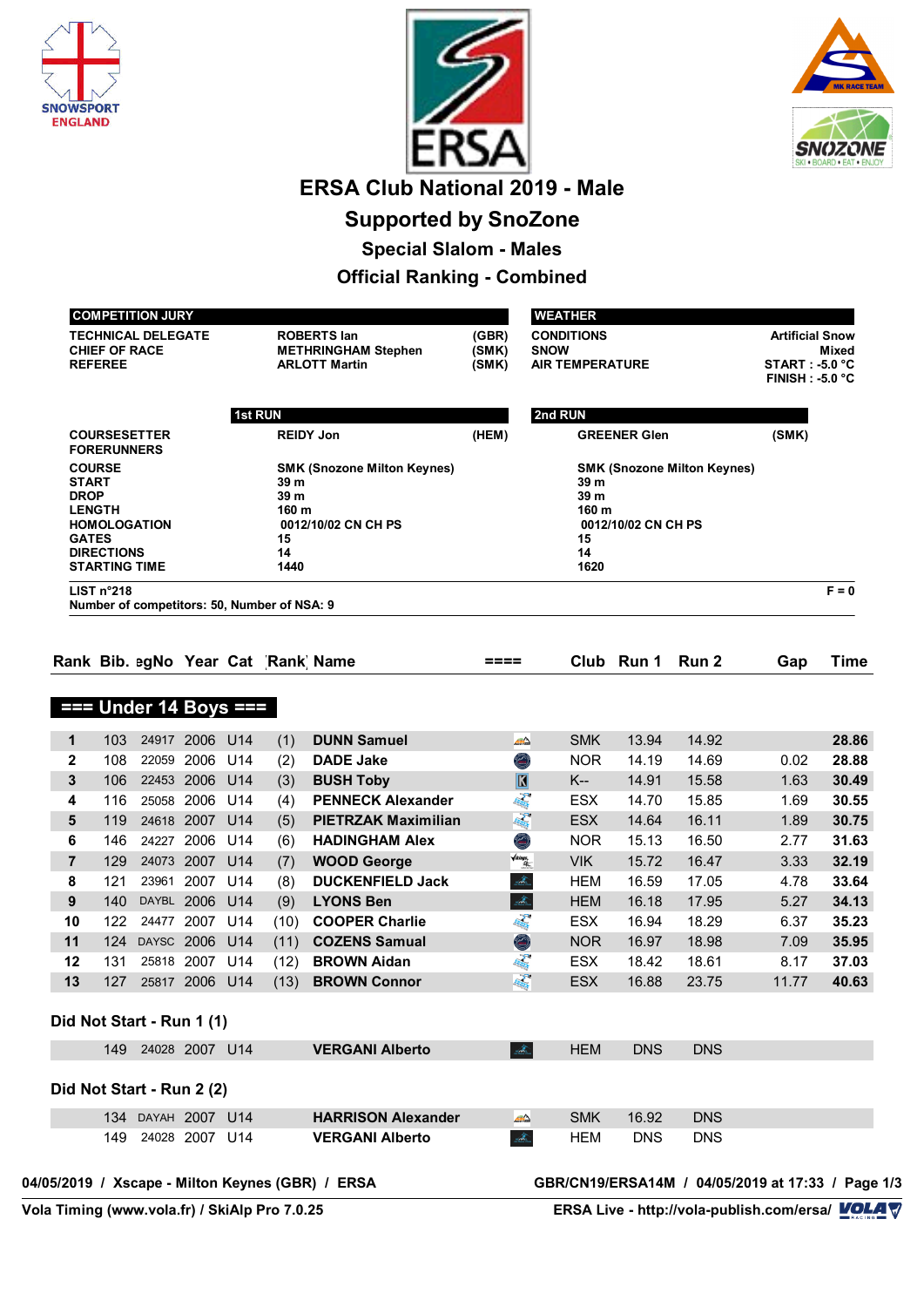|                |     |                                          |                |                 | Rank Bib. agNo Year Cat Rank Name |                            | ====                               |            | Club Run 1 Run 2 |            | Gap   | <b>Time</b> |
|----------------|-----|------------------------------------------|----------------|-----------------|-----------------------------------|----------------------------|------------------------------------|------------|------------------|------------|-------|-------------|
|                |     | $==$ Under 16 Boys $==$                  |                |                 |                                   |                            |                                    |            |                  |            |       |             |
| 1              | 113 | 22794 2005                               |                | U16             | (1)                               | <b>GRECULA Adam</b>        | <b>Bromley</b><br><b>RaceSquad</b> | <b>BRO</b> | 13.20            | 13.95      |       | 27.15       |
| 2              | 117 | 24443 2004                               |                | U16             | (2)                               | <b>MARSH Joel</b>          | ۸                                  | <b>NOR</b> | 13.41            | 14.03      | 0.29  | 27.44       |
| 3              | 135 | 37283 2005                               |                | U16             | (3)                               | <b>GREEN Oddy</b>          | $\bigcirc$                         | <b>NOR</b> | 13.80            | 14.02      | 0.67  | 27.82       |
| 4              | 128 | 25253 2004                               |                | U16             | (4)                               | <b>FISHER Edward</b>       | 理解                                 | <b>ESX</b> | 14.46            | 15.43      | 2.74  | 29.89       |
| 5              | 143 | 25697 2004                               |                | U16             | (5)                               | <b>PARTYKA Joe</b>         | <b>See</b>                         | <b>ASR</b> | 15.28            | 15.33      | 3.46  | 30.61       |
| 6              | 142 | 26012 2005                               |                | U16             | (6)                               | <b>MONTGOMERY Fredrick</b> | O                                  | <b>NOR</b> | 15.09            | 16.40      | 4.34  | 31.49       |
| $\overline{7}$ | 120 | DATAW. 2004 U16                          |                |                 | (7)                               | <b>WRIGHT Alfie</b>        | Æ∆                                 | <b>SMK</b> | 16.70            | 17.32      | 6.87  | 34.02       |
| 8              |     | 150 DAYJM 2005 U16                       |                |                 | (8)                               | <b>MCCULLOCH James</b>     | ØÂ                                 | <b>SMK</b> | 18.30            | 19.93      | 11.08 | 38.23       |
|                |     | Did Not Start - Run 1 (1)                |                |                 |                                   |                            |                                    |            |                  |            |       |             |
|                |     | 139 23818 2005 U16                       |                |                 |                                   | <b>TEMPLE Frederick</b>    | O                                  | <b>NOR</b> | <b>DNS</b>       | <b>DNS</b> |       |             |
|                |     | Did Not Start - Run 2 (1)                |                |                 |                                   |                            |                                    |            |                  |            |       |             |
|                |     | 139 23818 2005 U16                       |                |                 |                                   | <b>TEMPLE Frederick</b>    | O                                  | <b>NOR</b> | <b>DNS</b>       | <b>DNS</b> |       |             |
|                |     | Did Not Finish - Run 2 (1)               |                |                 |                                   |                            |                                    |            |                  |            |       |             |
|                |     | 112 22452 2005 U16                       |                |                 |                                   | <b>BUSH Jacob</b>          | $\blacksquare$                     | K--        | 13.45            | <b>DNF</b> |       |             |
| 1              | 115 | $==$ Under 18 Men $==$<br>20884 2003 U18 |                |                 |                                   | <b>THOMPSON Joseph</b>     | O                                  | <b>NOR</b> | 13.04            | 13.62      |       | 26.66       |
| 2              | 111 |                                          | 23652 2002 U18 |                 | (1)                               | <b>ROLFE Joshua</b>        |                                    | <b>SMK</b> | 13.43            | 14.56      | 1.33  | 27.99       |
| 3              | 125 | DAYAT 2003 U18                           |                |                 | (2)<br>(3)                        | <b>TURNER Alfie</b>        | m<br>$\Delta_{\rm in}$             | <b>HEM</b> | 13.84            | 14.24      | 1.42  | 28.08       |
| 4              | 133 | DAYTR 2003                               |                | U18             | (4)                               | <b>REIDY Thomas</b>        | $\mathcal{A}_{\mathbb{R}}$         | HEM        | 14.26            | 14.37      | 1.97  | 28.63       |
| 5              | 105 | 23311 2003                               |                | U18             | (5)                               | <b>FULLER Joshua</b>       | øΔ                                 | <b>SMK</b> | 14.05            | 15.23      | 2.62  | 29.28       |
| 6              | 148 | DAYAW 2002 U18                           |                |                 | (6)                               | <b>WRIGHT Aaron</b>        | МA                                 | <b>SMK</b> | 14.61            | 15.35      | 3.30  | 29.96       |
|                |     | Did Not Start - Run 1 (1)                |                |                 |                                   |                            |                                    |            |                  |            |       |             |
|                |     | 126 DAYLT 2003 U18                       |                |                 |                                   | <b>TAYLOR Lucas</b>        | ØA                                 | <b>SMK</b> | <b>DNS</b>       | <b>DNS</b> |       |             |
|                |     | Did Not Start - Run 2 (1)                |                |                 |                                   |                            |                                    |            |                  |            |       |             |
|                |     | 126 DAYLT 2003 U18                       |                |                 |                                   | <b>TAYLOR Lucas</b>        | $\mathbb{Z}^{\triangle}$           | <b>SMK</b> | <b>DNS</b>       | <b>DNS</b> |       |             |
|                |     | $==$ Under 21 Men $==$                   |                |                 |                                   |                            |                                    |            |                  |            |       |             |
|                |     |                                          |                |                 |                                   |                            |                                    |            |                  |            |       |             |
| 1              | 101 | 20766 2001 U21                           |                |                 | (1)                               | <b>HUMPHREYS Charles</b>   | $\mathcal{A}_{\mathbb{R}_{+}}$     | <b>HEM</b> | 13.48            | 13.87      |       | 27.35       |
| 2              | 141 |                                          | 23512 2001     | U <sub>21</sub> | (2)                               | <b>HUDSON Angus</b>        | MA                                 | <b>SMK</b> | 13.89            | 14.94      | 1.48  | 28.83       |
| $\mathbf{3}$   | 104 | 21196 2001                               |                | U <sub>21</sub> | (3)                               | <b>URQUHART Colm</b>       | $\Delta_{\rm m}$                   | <b>HEM</b> | 13.09            | 20.82      | 6.56  | 33.91       |
| 4              | 137 | DAYJP 2001 U21                           |                |                 | (4)                               | <b>PYALL James</b>         | $\sqrt{ikings}$                    | <b>VIK</b> | 16.46            | 17.84      | 6.95  | 34.30       |
|                |     | Disqualified - Run 2 (1)                 |                |                 |                                   |                            |                                    |            |                  |            |       |             |
|                |     | 107 23185 2000 U21                       |                |                 |                                   | <b>STEWARD Oliver</b>      | $\bigcirc$                         | <b>NOR</b> | 13.94            | <b>DSQ</b> |       | Gate 9      |